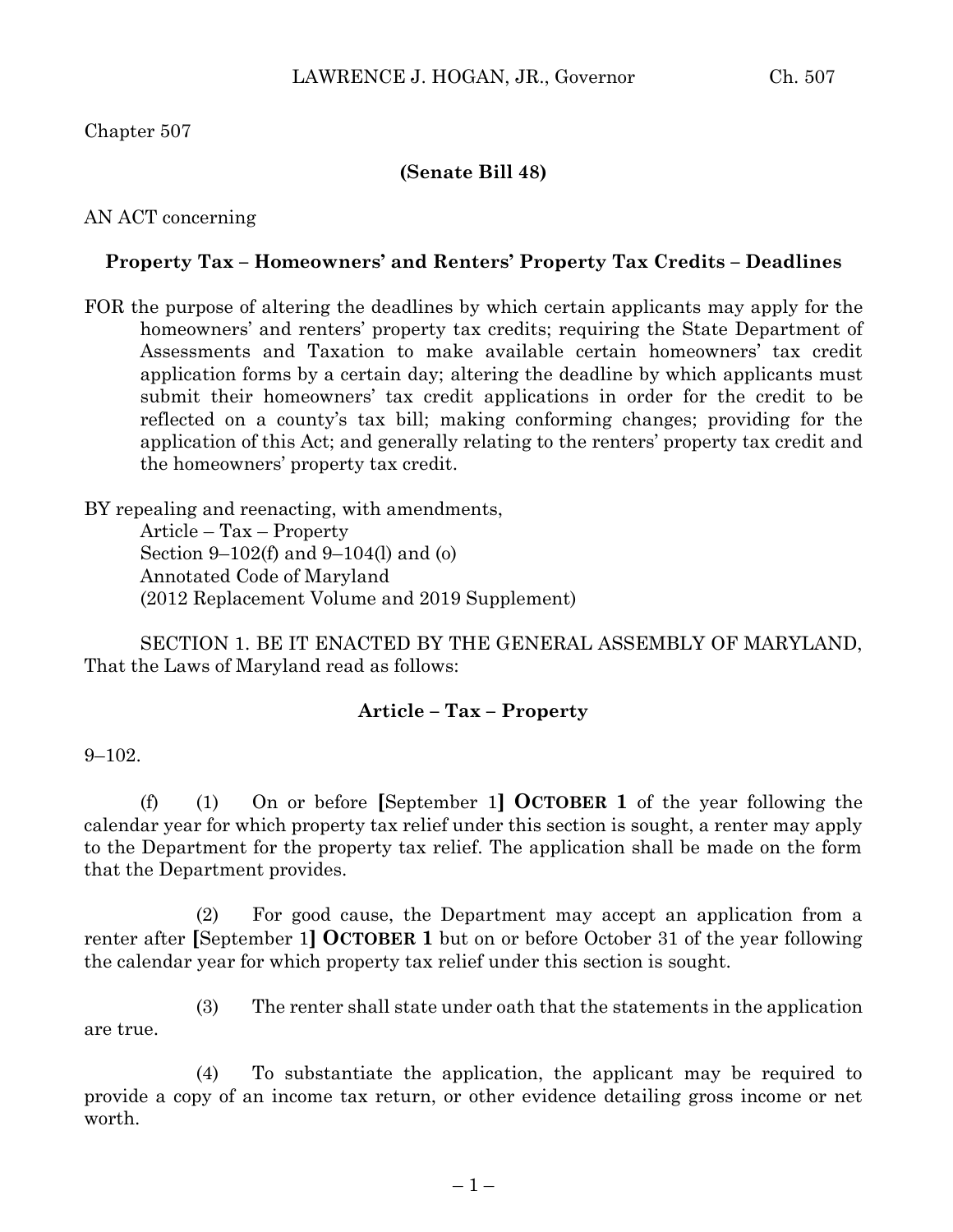$9 - 104$ .

## (l) (1) **ON OR BEFORE THE FEBRUARY 15 THAT PRECEDES THE TAXABLE YEAR IN WHICH THE PROPERTY TAX CREDIT UNDER THIS SECTION IS SOUGHT, THE DEPARTMENT SHALL MAKE AVAILABLE THAT YEAR'S PROPERTY TAX CREDIT APPLICATION FORM.**

**(2)** Except as provided in subsections (m) and (u) of this section, on or before **[**September 1**] OCTOBER 1** of the taxable year in which the property tax credit under this section is sought, a homeowner may apply to the Department for a property tax credit under this section. The application shall be made on the form that the Department provides.

**[**(2)**] (3)** (i) For good cause, the Department may accept an application after **[**September 1**] OCTOBER 1** but on or before October 31 of the taxable year.

(ii) The Department shall notify the homeowner in writing of its acceptance or rejection of a late application.

**[**(3)**] (4)** The homeowner shall state under oath that the facts in the application are true.

**[**(4)**] (5)** To substantiate the application, the applicant may be required to provide a copy of an income tax return, or other evidence detailing gross income or net worth.

(o) (1) For any eligible application received before the **[**May 1**] APRIL 15** that precedes the taxable year in which the property tax credit under this section is sought, the Department shall request the appropriate county collector to prepare a tax bill that reflects the final tax liability.

(2) If a homeowner presents the revised tax bill or a tax voucher with the tax bill to the county collector, the homeowner may make a single payment for the final tax liability.

(3) Except as provided in subsection (u) of this section, if a credit is granted for an eligible application received after **[**May 1**] APRIL 15**, property tax is not due on the property until 30 days after the revised tax bill is sent to the homeowner.

(4) If a municipal corporation or a special taxing district issues a tax bill separate from the county tax bill, the county may require the homeowner to submit:

(i) the separate tax bill; or

(ii) proof of payment of the separate tax bill.